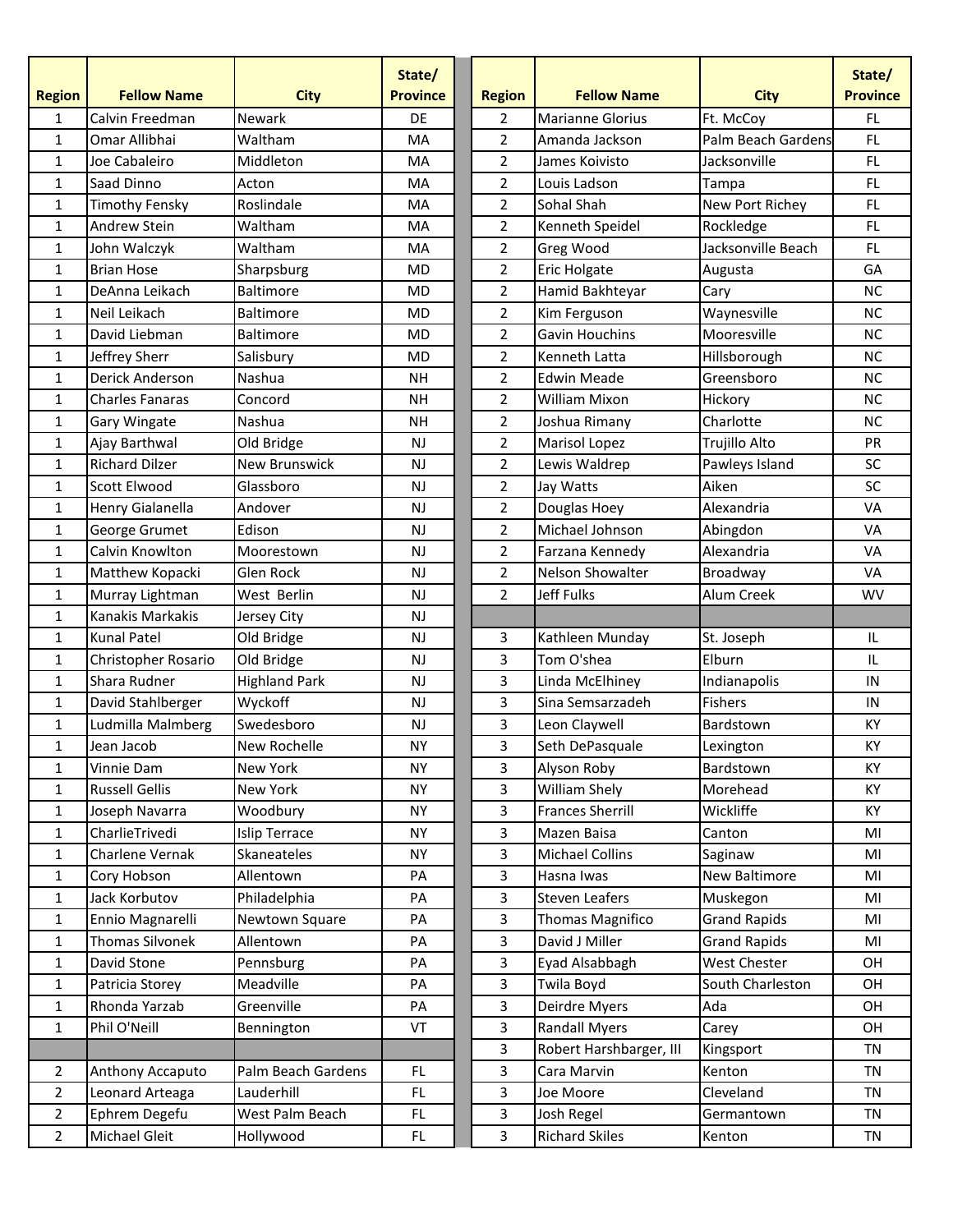|                |                          |                        | State/          |               |                            |                     | State/          |
|----------------|--------------------------|------------------------|-----------------|---------------|----------------------------|---------------------|-----------------|
| <b>Region</b>  | <b>Fellow Name</b>       | <b>City</b>            | <b>Province</b> | <b>Region</b> | <b>Fellow Name</b>         | <b>City</b>         | <b>Province</b> |
| 3              | Katina Sykes             | Clarksville            | TN              | 5             | <b>WILLIAM FIXLER</b>      | Chelsea             | AL              |
| 3              | Carol Petersen           | Madison                | WI              | 5             | <b>Tucker Simmons</b>      | Opelika             | AL              |
| 3              | Nancy Stoehr             | Mequon                 | WI              | 5             | Athena Kingston            | Morrilton           | AR              |
|                |                          |                        |                 | 5             | Patricea Angelle           | <b>Baton Rouge</b>  | LA              |
| 4              | Cory Garvin              | Muscatine              | IA              | 5             | Nolan Courville            | Lafayette           | LA              |
| 4              | Greg Johansen            | <b>West Des Moines</b> | IA              | 5             | <b>Frank Smith</b>         | Kenner              | LA              |
| 4              | <b>Cindy Marek</b>       | Iowa City              | IA              | 5             | James Bennett              | luka                | <b>MS</b>       |
| 4              | <b>Anthony Pudlo</b>     | Des Moines             | IA              | 5             | Keith Guy                  | McComb              | <b>MS</b>       |
| 4              | Steven Baraban           | Stilwell               | <b>KS</b>       | 5             | <b>Tracy Portner</b>       | Cleveland           | <b>MS</b>       |
| 4              | Michael Bellesine        | El Dorado              | KS              | 5             | Donna West                 | University          | <b>MS</b>       |
| 4              | Marvin Bredehoft         | Lawrence               | KS              | 5             | Loyd Allen                 | Edmond              | OK              |
| 4              | <b>Charles Buzard</b>    | Wichita                | <b>KS</b>       | 5             | <b>Ben Allison</b>         | Vinita              | <b>OK</b>       |
| 4              | David Carter             | Chetopa                | KS              | 5             | Stephen Anderson           | Perry               | <b>OK</b>       |
| 4              | <b>Steven Charles</b>    | Oswego                 | KS              | 5             | <b>Tracy Anderson</b>      | Perry               | OK              |
| 4              | <b>Michael Conlin</b>    | Topeka                 | KS              | 5             | <b>Tim Barrick</b>         | Shawnee             | OK              |
| 4              | <b>Michael Dandurand</b> | Wichita                | KS              | 5             | Jack Coffey                | Oklahoma City       | <b>OK</b>       |
| 4              | Jeff Denton              | Salina                 | <b>KS</b>       | 5             | <b>Gregory Huenergardt</b> | Shattuck            | OK              |
| 4              | Debra Edler              | <b>Overland Park</b>   | KS              | 5             | Suzanne Keyes              | <b>Elk City</b>     | <b>OK</b>       |
| 4              | Lisa Everett             | Mission                | KS              | 5             | Deril Lees                 | Tulsa               | ОΚ              |
| 4              | Jan Gerber               | Wichita                | <b>KS</b>       | 5             | Deril Lees Jr.             | <b>Broken Arrow</b> | OK              |
| 4              | Kynan Gibson             | Salina                 | KS              | 5             | Clay Moore                 | Oklahoma City       | <b>OK</b>       |
| 4              | Laurie Graham            | Pittsburg              | KS              | 5             | <b>Nicole Mourning</b>     | Edmond              | OK              |
| 4              | Gary Gray                | <b>Overland Park</b>   | <b>KS</b>       | 5             | Kathryn Oard               | Enid                | <b>OK</b>       |
| 4              | Sam Mahoney              | <b>Overland Park</b>   | <b>KS</b>       | 5             | <b>Bill Osborn</b>         | Miami               | <b>OK</b>       |
| 4              | Kent Richardson          | Wichita                | KS              | 5             | Steven Pryor               | Enid                | OK              |
| 4              | John Schafer             | <b>Overland Park</b>   | <b>KS</b>       | 5             | Rodney Skinner             | <b>Elk City</b>     | <b>OK</b>       |
| 4              | <b>Howard Stark</b>      | <b>Overland Park</b>   | KS              | 5             | Rob Standridge             | Norman              | <b>OK</b>       |
| 4              | <b>Brian Sullivan</b>    | Pittsburg              | KS              | 5             | Eric Winegardner           | Shawnee             | OK              |
| 4              | <b>Robert Tebow</b>      | Quinter                | KS              |               |                            |                     |                 |
| 4              | Paula Wells              | Neodesha               | KS              | 6             | Lamar Jones                | Lakewood            | CO.             |
| 4              | <b>Brian West</b>        | Parsons                | KS              | 6             | Jeffrey Robins             | Evergreen           | CO              |
| 4              | Denise Frank             | Princeton              | MN              | 6             | <b>Buford Abeldt</b>       | Lufkin              | <b>TX</b>       |
| $\overline{4}$ | James Marttila           | Rochester              | MN              | 6             | Jeffrey Abeldt             | Tyler               | <b>TX</b>       |
| $\overline{4}$ | <b>Steven Simenson</b>   | Anoka                  | MN              | 6             | Lisa Ashworth              | Coppell             | <b>TX</b>       |
| $\overline{4}$ | Jerry Botts              | Carl Junction          | MO              | 6             | <b>Bruce Biundo</b>        | Houston             | TX              |
| 4              | Joe Daugherty            | Marshfield             | MO              | 6             | Larry Cowan                | Ft. Worth           | <b>TX</b>       |
| $\overline{4}$ | J. Stephen Erickson      | Cameron                | MO              | 6             | Abimbola Farinde           | Houston             | <b>TX</b>       |
| 4              | Patrice Frieda           | St. Louis              | MO              | 6             | Joseph Harmison            | Arlington           | <b>TX</b>       |
| 4              | Don Grove                | Warsaw                 | MO              | 6             | Carolyn Hilscher           | Shiner              | <b>TX</b>       |
| $\overline{4}$ | D. Hartwig               | Marshall               | MO              | 6             | Jobby John                 | <b>Bee Cave</b>     | <b>TX</b>       |
| 4              | Thomas Hunt              | St. Louis              | MO              | 6             | Joseph Lee                 | Houston             | <b>TX</b>       |
| 4              | <b>Russell Melchert</b>  | Kansas City            | MO              | 6             | Dorinda Martin             | Austin              | <b>TX</b>       |
| $\overline{4}$ | <b>Nick Smock</b>        | Kansas City            | MO              | 6             | Jim Martin                 | Austin              | <b>TX</b>       |
| 4              | Steve Zielinski          | <b>Webster Groves</b>  | MO              | 6             | Creighton Maynard          | Fort Worth          | <b>TX</b>       |
| $\overline{4}$ | Karen Hoffman            | Sioux Falls            | SD              | 6             | Mary Bell McKinney         | Houston             | <b>TX</b>       |
| $\overline{4}$ | Kim Hoffman              | Sioux Falls            | SD              | 6             | Jerry Meece                | Gainesville         | <b>TX</b>       |
|                |                          |                        |                 | 6             | Nathan Pope                | Austin              | TX              |
|                |                          |                        |                 | 6             | M. Eugene Rector           | Normangee           | <b>TX</b>       |